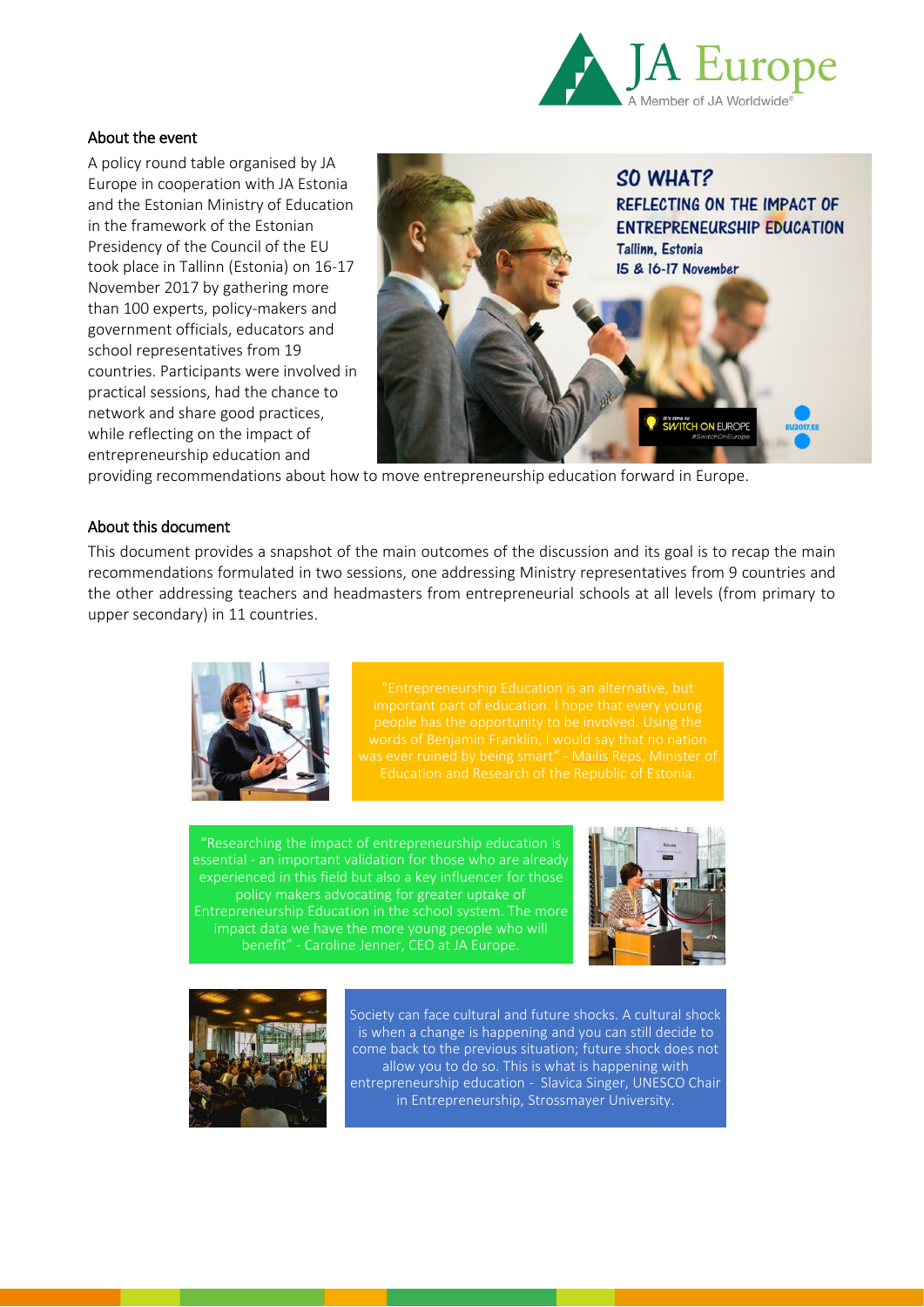

# RENEWED COMMITMENT TO ENTREPRENEURSHIP EDUCATION

# *Outcomes of the EE-HUB round table with Ministry representatives*

Following a series of peer learning events that happened last year, the EE-HUB round table built up on previous discussions among ministry representatives on how to increase the level of entrepreneurship education activities across Europe. Examples show diverse approaches in designing national policies related to entrepreneurial education and different intensity of engagement of national policies in supporting the development of entrepreneurship as a key competence. By identifying each country strengths and weaknesses across key focus points previously recognised, ministry representatives from 9 European countries (Belgium, Czech Republic, Estonia, Finland, Italy, Latvia, Norway, Romania, and Turkey) shared best practices, identified priorities to purse and gave advice on how the EE-HUB can support them.

Main recommendations were outlined around the following topics:

# Good progress on cross-ministerial collaboration but need for specific focus.

Ministries of education have to take the leading position and convene other relevant ministries by advocating for importance of entrepreneurship education in several dimensions (education, employment, economic growth, etc.). Creating a steering/working group involving the different ministries was highlighted as a good practice to foster collaboration and maximize resources to achieve higher impact.

 Good progress on the content of entrepreneurship education with countries moving more and more to embed entrepreneurship education across all subject areas but need to build capacity of schools to be able to plan it within the curriculum.

In countries were education is decentralized and schools have large autonomy, schools need support to structure entrepreneurship education as multi-disciplinary work promoted consistently and systematically across all dimensions of school life (including within the curriculum, extra-curricular activities, teacher training). At national level, ministries should focus on the development of curriculum frameworks, guidelines for schools and compendiums of good practices that provide support and allow schools to get inspiration on how to plan their activities in accordance to the specificities of their region.

 Slow progress in monitoring and evaluating activities with particular difficulties in measuring penetration rates.

More attention should be placed on measuring progress and establishing benchmarks at national and local level. There is a need to define a common understanding on how to measure penetration considering the type and intensity of entrepreneurship education activities (light touch vs deep dive) and a need to focus on competence based assessment.

 Very good progress in terms of resources for entrepreneurship education but a problem with how effectively they are used.

Lack of funding was not mention as a problem but rather the lack of capacity from schools and municipalities to access them. Headmasters and teachers training was widely identified as one of the main constraints to uptake entrepreneurship education in schools and the need to recognise and deliver good quality teacher training is among the highest priorities.

According to the ministries representatives, the EE-HUB can support their efforts mainly in three areas:

- Build a community where Ministries can exchange experience and expertise
- Define benchmarks and standards for targets, monitoring and evaluation, teachers training, etc.
- Raise awareness and advocate for entrepreneurship education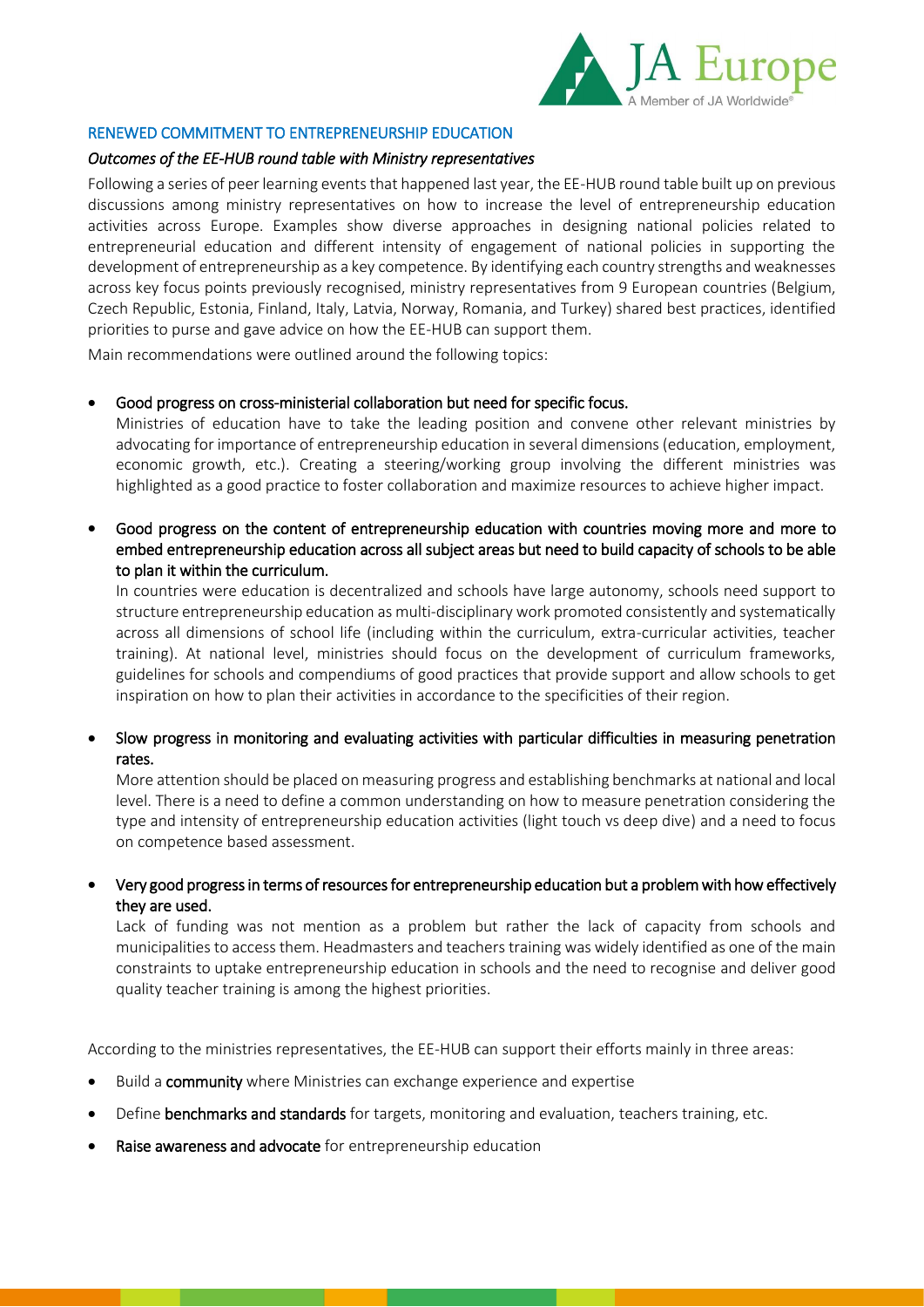

## START SMALL AND THEN GROW

# *Outcomes of the workshop with ICEE and TES teachers and headmasters*

This workshop gathered the schools who participated in the Innovation Cluster for Entrepreneurship Education (ICEE) policy experimentation project and the ones winning the 2017 edition of The Entrepreneurial School Awards. 55 teachers and head-teachers from 15 countries (Belgium, Bulgaria, Denmark, Estonia, Finland, Germany, Italy, Latvia, Lithuania, Portugal, Romania, Russia, Slovakia, Switzerland, and United Kingdom) met to share knowledge and practices and provided their recommendations to schools moving into entrepreneurship education:

#### Do not go alone as a teacher. Teamwork and networking are key to successfully implement it

Teachers implementing entrepreneurship education programmes and or using entrepreneurial methods in their practices should not be left alone. They should always have someone to discuss with, to exchange opinions with and be able to seek advice. The school should establish a network not only within the school but also outside the school, with other teachers or schools, at regional, national and international level.

#### Every teacher at a school should be somehow involved or informed

Inform all teachers about the initiative. Teachers from different subjects should be informed, learn about the challenges and benefits of entrepreneurship education and gain an understanding of the opportunities in their subject. It is important as well to recognise the teachers already working on it.

#### Experienced teachers can lead the teacher training

The lack of skills of teachers is still hindering the uptake of entrepreneurship education. The training should use "learning by doing methodology" and, when in training, teachers should try out the programme and/or activities themselves - to understand what it means for the students to be involved in entrepreneurship education and for teachers to challenge their own comfort zone. Focus should be on methodology. Analysing the mistakes done when teaching entrepreneurship education is key to understand how to improve it. Both in the classroom and in trainings it is important for the motivation to allow to test, try, fail and learn. As long as the school has experienced teachers, these teachers should train newcomers and other teachers in the school wanting to move into entrepreneurship. Experienced teachers can be mentors for less experienced teachers. Entrepreneurship education means having fun while learning important things – that's why it is important to make students understand the seriousness of activities such as the mini-company project.

#### Engage the local community, start with the parents

Communicate with parents as they need to be informed. Bring them on board as mentors for the students, for instance. The same with the local community, either if it is the school reaching out (trade fairs, events, etc.) or using the local community as a resource of knowledge and support.

#### Improve the school environment and generate awareness

When moving into entrepreneurship, the school should have some flexibility in the school time-schedule and dedicate a couple of hours for the teachers to work together. As the school expands the activities, entrepreneurship should be more integrated into the activities and the school should have a progressive plan. Sometimes changing the structure of the school rooms as well as having more flexible areas (open space) where to do the work would help. Providing good role models and alumni examples can motivate students as well as teachers. It is also important to communicate the impact to all stakeholders.

#### Leadership involvement

The support from the head-teacher, who represents the leadership at the school, is a critical success factor. He/She must be involved, informed and updated about progress, activities and achievements.

*"Implementing entrepreneurship education and making it a daily practice in schools takes time but it pays back. Everything starts with the teachers and, behind them, with the headmaster of the school. The suggestion for new schools moving into this field is to start small and then grow by having entrepreneurial teachers training the others, by recognising the good practices and by working on the motivation of school stakeholders. Political decisions are important to open doors and increase awareness but then each school has to find its DNA and recipe for success" – TES Awards teacher.*